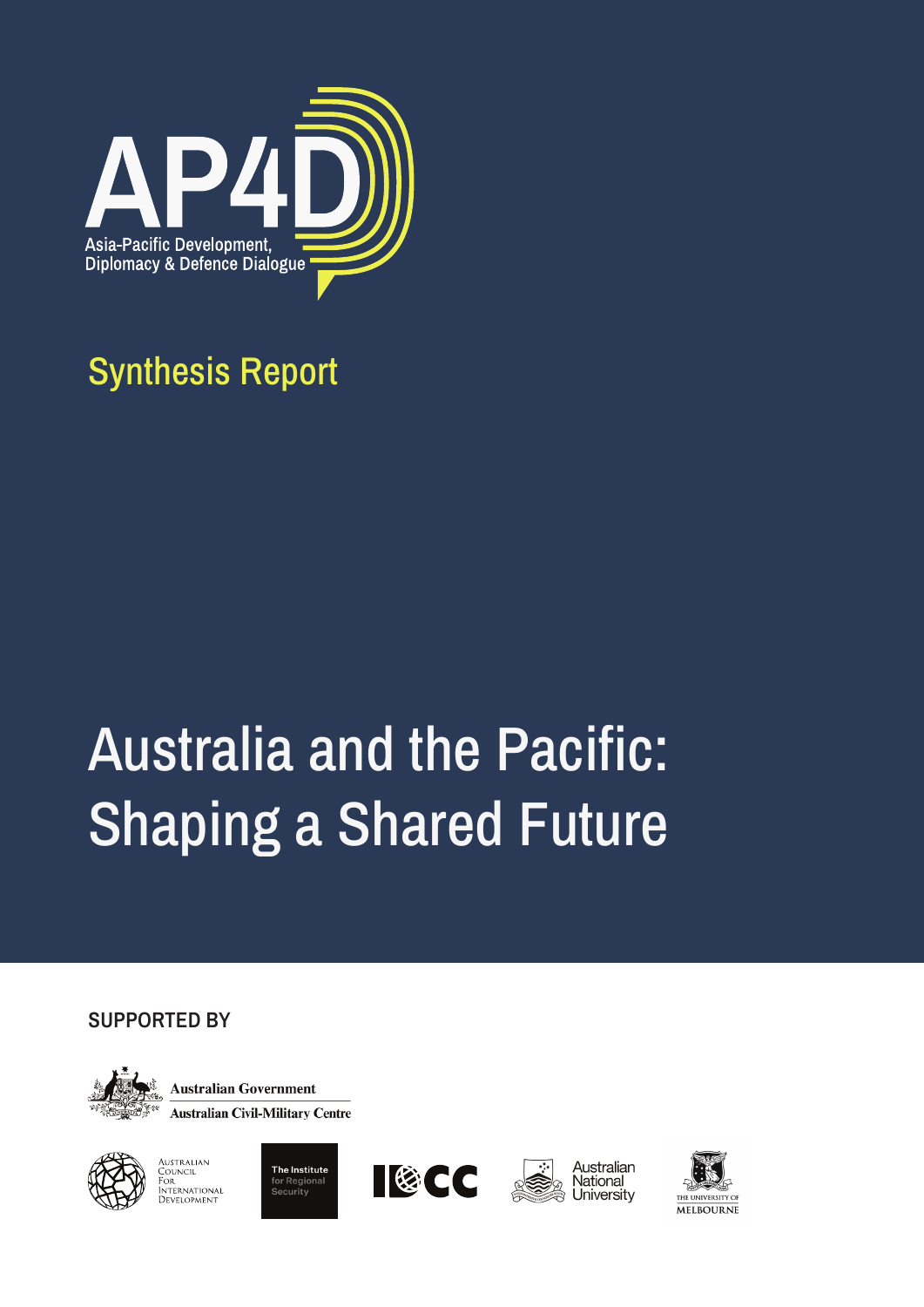

**www.asiapacific4d.com**

**Secretariat@asiapacific4d.com**

**@AsiaPacific4D**

**https://au.linkedin.com/company/asia-pacific-development**lin. **diplomacy-defence-dialogue**

**© Asia-Pacific Development, Diplomacy & Defence Dialogue 2022.**

**This work is licensed under a Creative Commons license. You can reprint or republish with attribution.**

**You can cite this paper as: Asia-Pacific Development, Diplomacy & Defence Dialogue, Australia and the Pacific: Shaping a Shared Future (Canberra 2022): www.asiapacific4d.com**

**First published June 2022**

**ISBN: 978-0-6454377-2-0 (online)** 

**ISBN: 978-0-6454377-3-7 (print)**

#### **DISCLAIMER**

**While every care has been taken in the preparation of the materials contained within this publication, AP4D will not be held liable or responsible for any loss, damage or other inconvenience caused as a result of any inaccuracy or error within the pages of this publication. This publication is not a substitute for independent professional advice and you should obtain any appropriate professional advice relevant to your particular circumstances. Views expressed cannot be attributed to any individuals or organisations involved in the process.**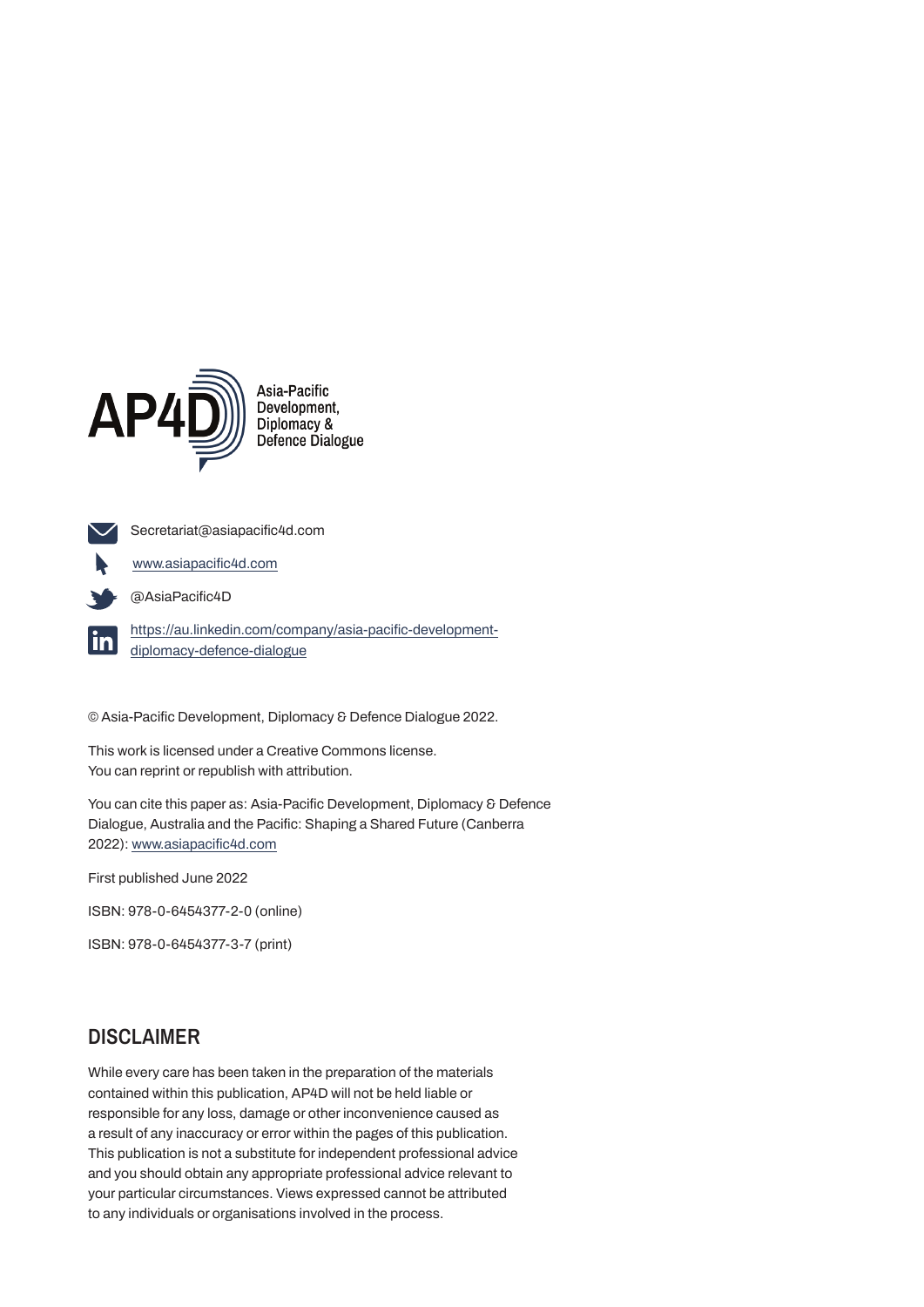## Why it matters

Geopolitics have brought the Pacific to the forefront of Australia's foreign policy debate. However, viewing the region solely through the lens of geopolitical competition is detrimental to Australia's engagement with the Pacific and the mutual interests of both.

**Australia's interest in the region, and the attention it pays to it, should remain clear, consistent and coherent, irrespective of whether there are crises or not.<sup>1</sup> Genuine, unfluctuating Australian engagement should address each Pacific island country's unique needs through both bilateral and regional Pacific-led initiatives.**

**A short-term and transactional approach would be counterproductive.**

**The Pacific will always be an area of great strategic significance for Australia. Peace and stability in Pacific island countries goes to the heart of Australia's security, prosperity and national interest.**

**There is insecurity in the Pacific at multiple levels:**

- **• globally, as a warming planet presents ecological and civilisational threats;**
- **• regionally, as players and relationships change;**
- **• nationally, as countries respond to the effects of COVID-19, natural disasters, illegal fishing, transnational crime and other threats, compounded by gender inequality; and**
- **• locally, where community leaders and security agencies struggle to control violence and subnational conflicts in several countries. In some areas, law and order challenges and the proliferation of firearms mean that risks to individual safety and tribal and political violence is extremely real.**

**These shared challenges and mutual threats require the long-term attention of Australia and Pacific island countries. Building a Pacific security community is an endeavour that will require strategic persistence and patience.2 This** 

**suggests the need for Australian policymakers to think big to achieve a significant reset in security cooperation.** 

**We need to move beyond paying lipservice to each others' security concerns and develop a common framework for security that responds to the full set of peace and security challenges in the Pacific. This requires deepening relationships and making sure other shared concerns are not lost as geopolitics come to the fore.** 

**There are strong foundations to work on in Australia-Pacific cooperation. Australia has security cooperation arrangements with most Pacific Island states, ranging from police-to-police cooperation, defence capacity-building and joint military exercises through to development programs designed to address drivers of fragility such as inequality and inclusive economic growth. Even in the area of climate change, there has been cooperation on climate science, on sustainable fisheries and on preserving maritime boundaries in the face of sea level rise. There is goodwill towards Australia in the region to draw on.**

**Australia needs to envisage Pacific island countries as a network of interaction, trade, exchange, communication and influence reaching across much of the Pacific Ocean. Strong relationships are not made up only of defence and security ties, and do not come into play only in situations of threat. They are the product of long-term, consistent and multi-faceted engagement, of genuine partnership with and respect for countries that are equally sovereign, and exchange that takes seriously the priorities, concerns and values of all the parties.**

**Australia should reset its expectations to accept that Pacific island countries will also engage with other countries and use the opportunity to recognise the gaps in its defence, development and diplomatic relationships.**

**<sup>1</sup> Joanne Wallis,** *Crowded and complex: The changing geopolitics of the South Pacific***, Australian Strategic Policy Institute, April 2017, https://www.aspi.org.au/report/crowded-and-complex-changing-geopolitics-south-pacific; Hugh White, In denial, Australian Foreign Affairs, January 2019, https://www.australianforeignaffairs.com/articles/extract/2019/08/in-denial.**

**<sup>2</sup> James Batley,** *Australia and security in the Pacific Islands***, Policy Forum, April 2021, https://www.policyforum.net/australia-and-security-in-the-pacific-islands/.**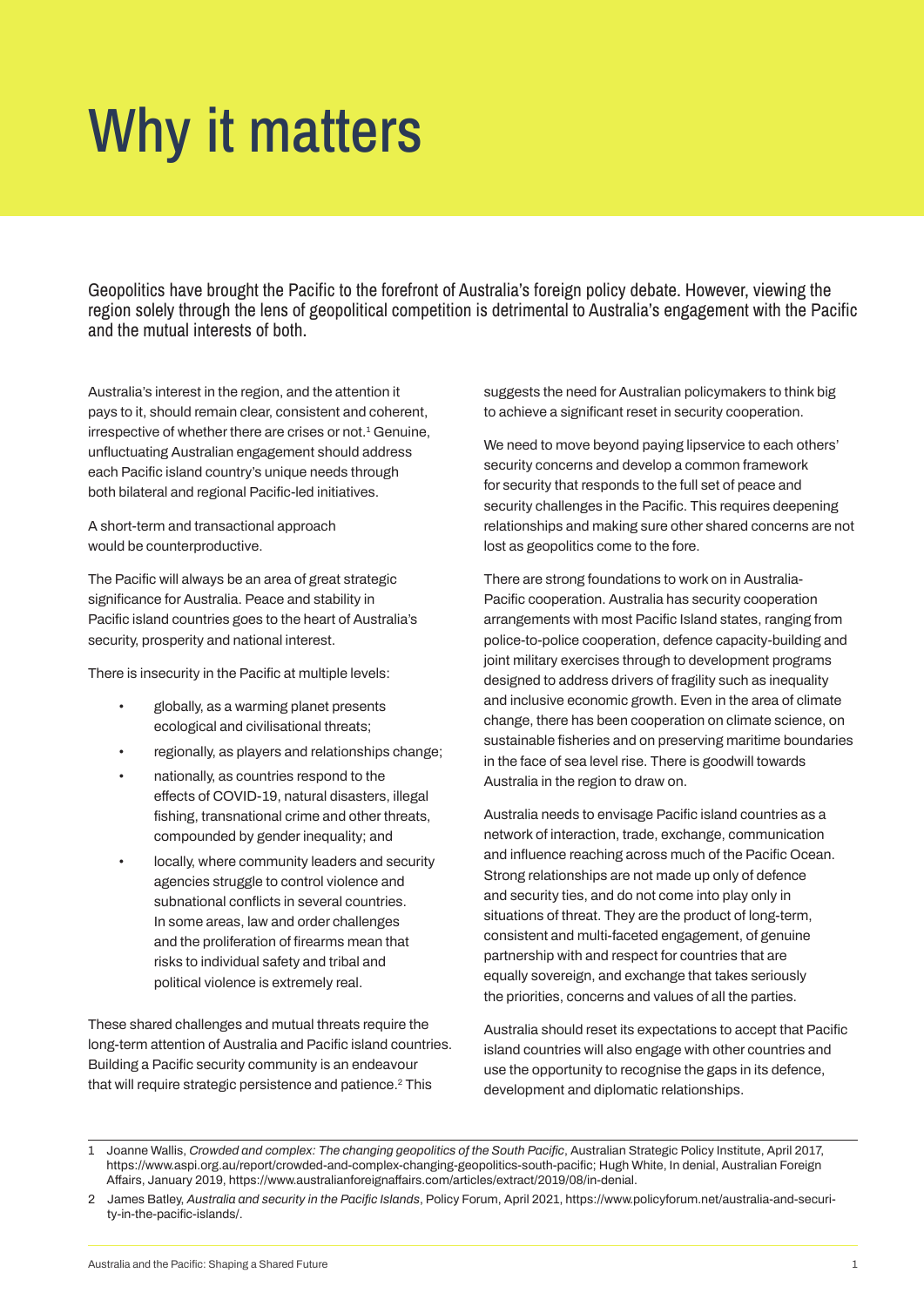

### **RISKS:**

- **• At a time of intensifying geostrategic competition there may be pressure for Australia to take a short-term and transactional approach towards the region. Such crisis thinking would be unnecessary and counterproductive.**
	- **• Where Australia privileges its own institutional requirements and solutions above local agency and local solutions this can feed negative perceptions about Australia's intent. There is a danger that a focus on China overtakes other priorities and dominates the relationship; this would undermine trust and lead to Australia's diplomatic intentions not always being well-received.**
- **• Australia's lack of urgency and leadership on climate change has been disconnecting Australia from the region.3 Australia needs to be seen to be taking climate action seriously, including in its domestic climate policies. Pacific island countries are dealing with the impact of climate change, including more regular severe cyclones, changing rainfall patterns, flooding, marine heatwaves, coastal erosion and inundation and coral bleaching. Australia's comprehension of what is at stake for Pacific island countries is critical to its own regional objectives.**
- **• Australia's concerns about geopolitical change lead it to overstate differences with Pacific island countries. There will always be areas where Australian and Pacific views and interests align, and others where they do not.**

**<sup>3</sup> Cheryl Durrant, Simon Bradshaw and Alix Pearce,** *Rising to The Challenge: Addressing Climate and Security in Our Region***, Climate Council, 2020, https://www.climatecouncil.org.au/wp-content/uploads/2021/09/CC\_MVSA0274\_Climate-Security\_V8-FA\_Low\_Res\_Single\_Pages.pdf**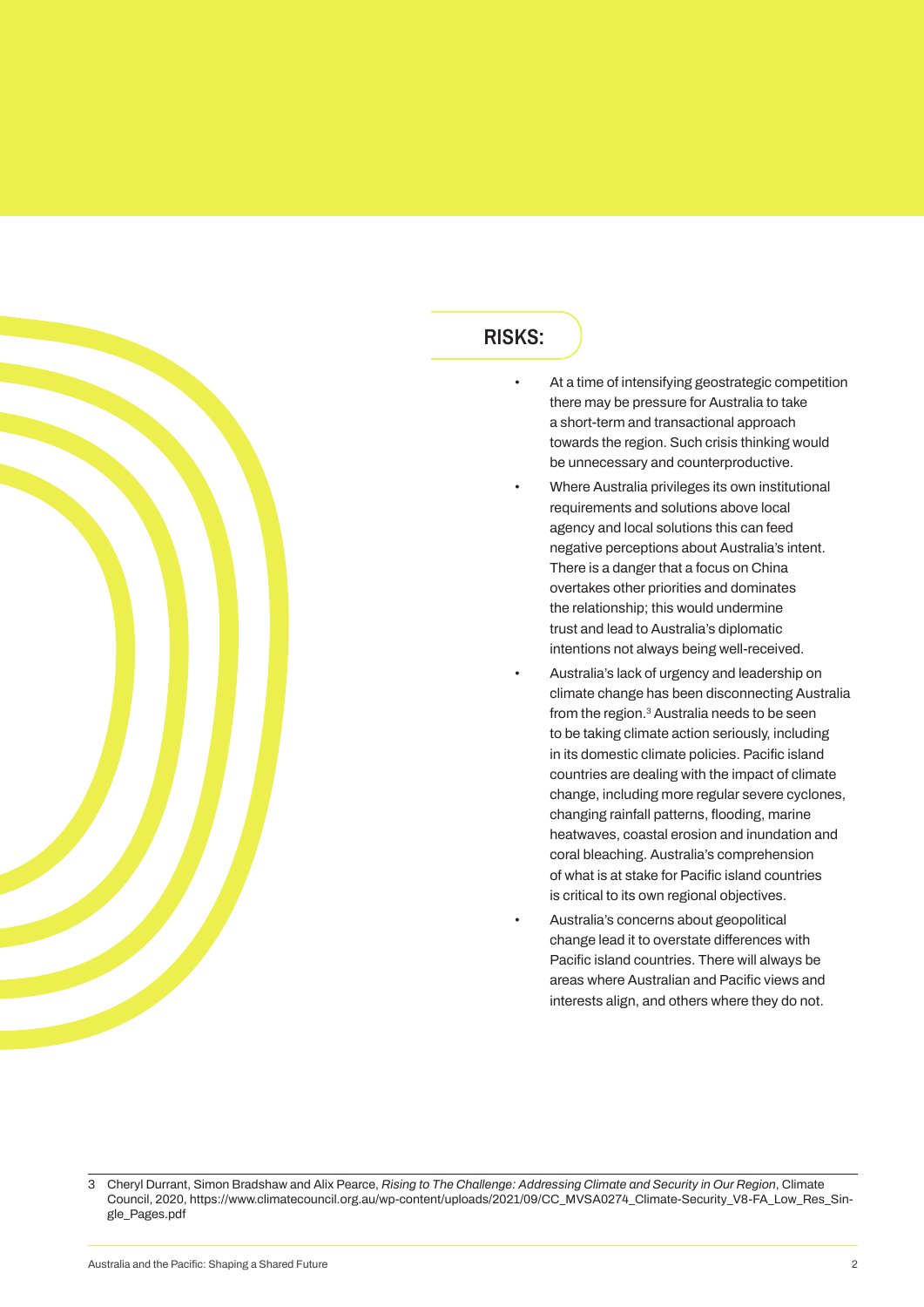### **OPPORTUNITIES:**

- **• By contributing to building stronger, resilient and prosperous societies, Australia is investing in a more secure and stable immediate neighbourhood that will reap mutual benefits.**
- **• Australia's scale in the region means its actions are consequential and it can have a positive impact on the trajectory of Pacific economies and societies.**
- **• There is the opportunity for a rhetorical reset framed in terms of long-term, generational partnership, demonstrating responsiveness to the Pacific's priorities for development and with a clear eye on a shared, long-term future.**
- **• A focus on problem-solving and genuine partnership can produce deeper and longerlasting relationships founded on trust.**
- **• Common interests and shared geography should attune parties to building respectful mutually beneficial relationships. Having different security perspectives need not preclude regional cooperation.**
- **• A digitally connected Pacific will pay diplomatic dividends for Australia. The importance of digital connectivity goes beyond defence and security and is about building relationships.**
- **• There is an opportunity for Australia's diplomacy and development assistance to the Pacific to have an increased profile for Indigenous people and practices. Engagement with the Pacific should be a key focus of Australia's First Nations Foreign Policy.**
- **• There are opportunities to increase people-topeople engagement through Australia increasing its Pacific literacy through sustained investment.**
- **• With Australian communities suffering major weather events, there is growing awareness of the shared experiences of Australians and their Pacific neighbours. There are shared interests and opportunities to work together on disaster response.**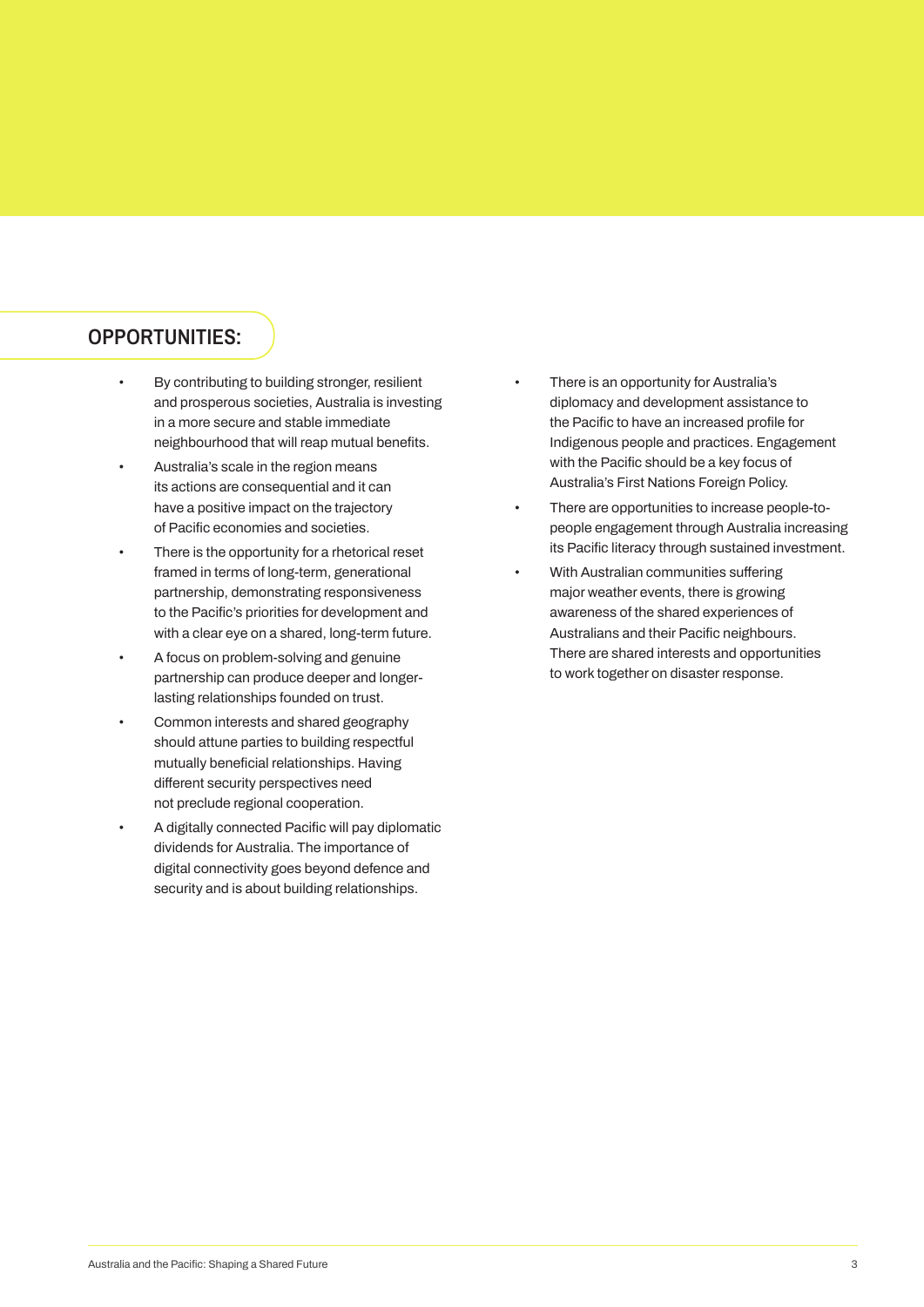## **AUSTRALIA AND THE PACIFIC**

- **• The overall vision is of an Australia-Pacific partnership of mutuality, respect and shared leadership.**
- **• Australia recognises the necessity of applying all arms of statecraft in engaging with the region, ensuring both sufficient investment across development, diplomacy and defence and the effective coordination of the activities of each in support of common strategic objectives.**
- **• Australia recognises the existential threat that climate change poses to Pacific island countries and reflects this in its domestic and international policies.**
- **• Australia frames its engagement with the Pacific as valuable in its own right, not through the lens of geostrategic competition. Australia de-emphasises the focus on the Pacific as a stage for great power contestation in its foreign policy approach.**
- **• Australia is an active and engaged partner in a mutually beneficial partnership where Australia leverages its expertise and experience to support local and regional priorities.**
- **• Australia anchors its Pacific development, diplomacy and defence engagement in a strategy of shared interests. Australia positions itself as an integral and invested part of the Pacific neighborhood and a genuine part of Pacific regionalism.**
- **• Australia focuses on being an effective partner by aligning with Pacific priorities. It is in Australia's interest to care about what Pacific island countries care about.**
- **• The Pacific agenda is a priority in Australia's broader global agenda and Pacific preferences are not overridden.**
- **• Australia is willing to invest in the necessary resources to maintain its status as a trusted and influential partner to governments, civil society and business in the region. It invests sufficient diplomatic and political resources to engage effectively with Pacific island countries.**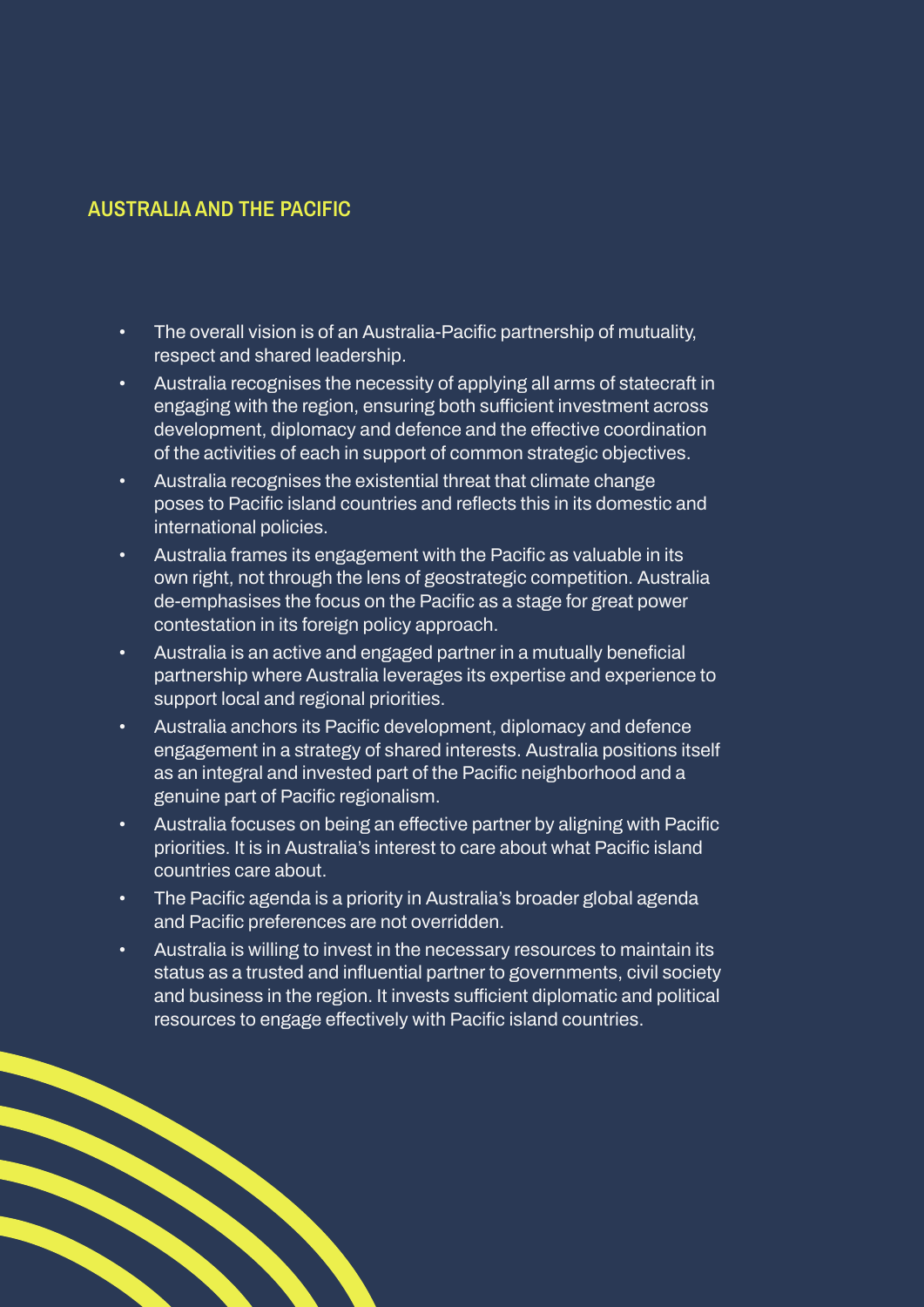## The vision in practice

This report investigates four areas to illustrate what it looks like for Australia to shape a shared future with the Pacific.

What does it look like for Australia to be an...

effective climate ally

generational partner for economies and societies

effective partner for security and peace

partner on digital resilience and transformation

...with the Pacific

**Australia becomes a climate ally with the Pacific. Recognising that climate change is an existential security issue for Pacific island countries, Australia revisits its own contribution to climate change as a major emitter and exporter and it transitions away from use of fossil fuels towards becoming a major exporter of renewable energy. Australia works with Pacific island countries through processes of multilateral diplomacy to drive global ambition to reduce emissions. It becomes a staunch advocate for global climate goals and uses its diplomatic capacity to promote greater climate action. As well as implementing preventative measures, Australia is well-placed to help strengthen regional climate mitigation and disaster response capacity in coordination with local organisations. Australia works with the Pacific on other forms of environmental degradation including over-fishing, waste disposal, deforestation and environmental rehabilitation.**

**Australia is a generational partner for Pacific economies and societies. Faced with a challenge to its profile and influence, Australia pursues a long-term approach focusing on economic integration, reciprocity and sustained commitment to generational progress. This will reap dividends far beyond transactionalism. As the single largest development partner in the region, Australia is wellpositioned to take the relationship forward in a positive and sustainable way. Through tools including labour mobility, education and training, people-to-people relationships and long-term development partnerships it can build towards a vision of fighting poverty, increasing economic capacity, building governance, strengthening resilience and promoting more peaceful societies.**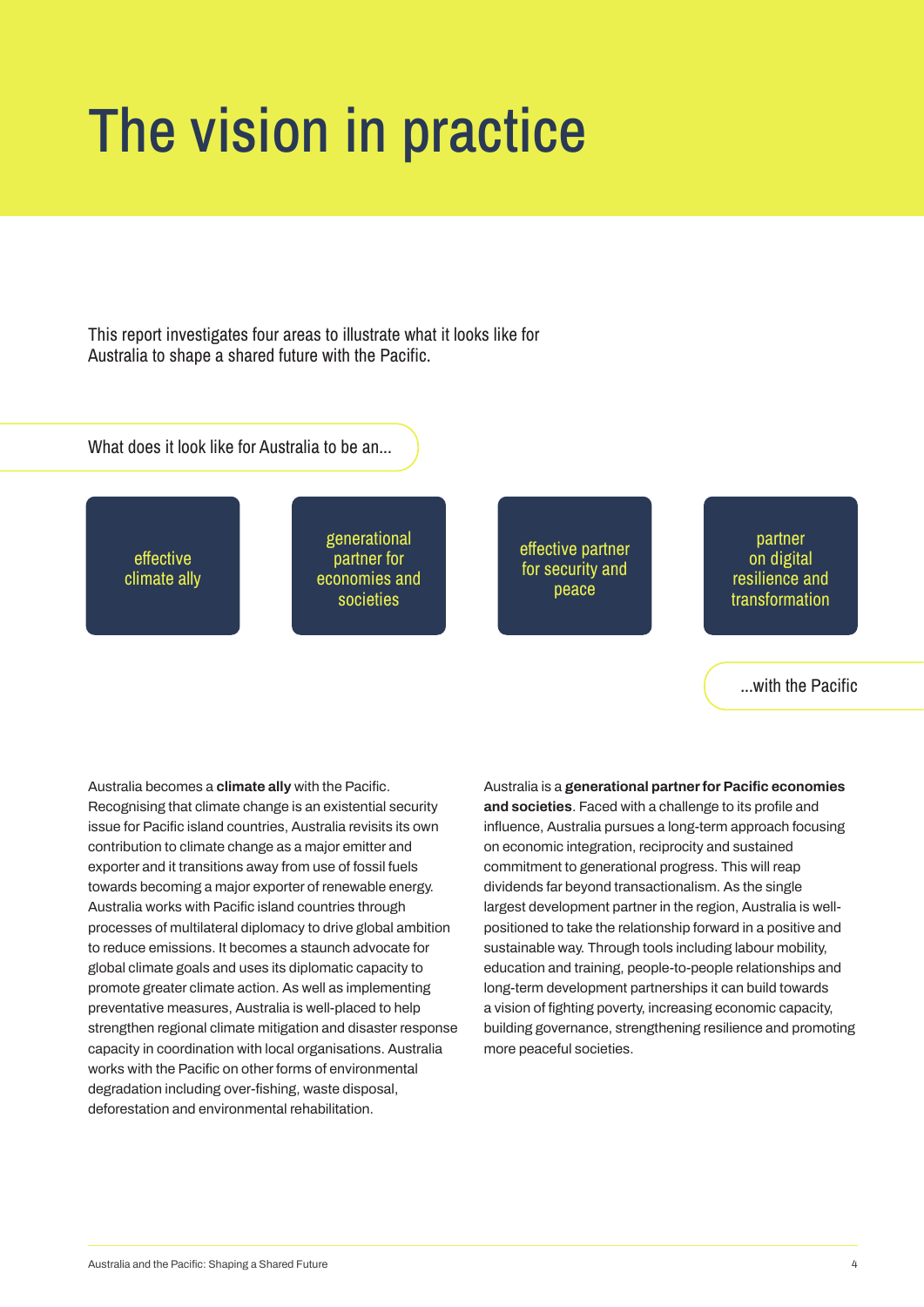**Australia is an effective partner for a secure and peaceful Pacific. Australia and Pacific island countries support each other to anticipate, prevent and respond to a broad range of security threats and coercive influences. These include climate change, human security, gender equality, environmental and resource security, transnational crime and cybersecurity. Australia and Pacific island countries develop a common sense of the threats to peace and security in the region. Australia supports Pacific regionalism and Pacificled initiatives and aligns with regional priorities. National security strategies anchor how Australia and like-minded countries coordinate and deliver cross-sectoral efforts, ensuring that they follow security agendas set locally and regionally rather than being paternalistic providers. Australia can also invest in civil society, media and other socio-political institutions critical to good governance, democratic norms and countering external influence, as well as drawing on its peacebuilding and conflict mediation experience.**

#### **Australia is a partner on digital resilience and**

**transformation in the Pacific. Technological change is one of the most critical issues facing the Pacific. Digital technology cuts across all sectors of society and government and is vital for how Pacific island countries function now and into the future. It is not a niche concern. Digital technology provides an immense opportunity for the Pacific, meeting the deep desire to be better globally connected in a region where logistics and connectivity has always been an issue.4 At the same time, digital technology poses a major risk to state sovereignty and challenges the nature, viability and legitimacy of Pacific island countries as functioning states. Australia needs to partner with the Pacific both on digital resilience – the ability to withstand incidents and criminal and malicious attacks and still continue to operate – and on digital transformation – the ability to reap the benefits of technological change. Australia can leverage its knowledge and expertise to build digital capacity and capability (and embed sustainability) and strengthen national and regional responses. As well as the physical infrastructure required to build Pacific connectivity, Australia has a role in promoting online safety, digital literacy, online learning, digital marketplaces and training. The development sector should explore opportunities provided by digital technology and integrate these into development programs.**

**<sup>4</sup> Australian Strategic Policy Institute,** *ICT For Development in the Pacific Islands***, February 2020: https://www.aspi.org.au/report/ict-development-pacific-islands**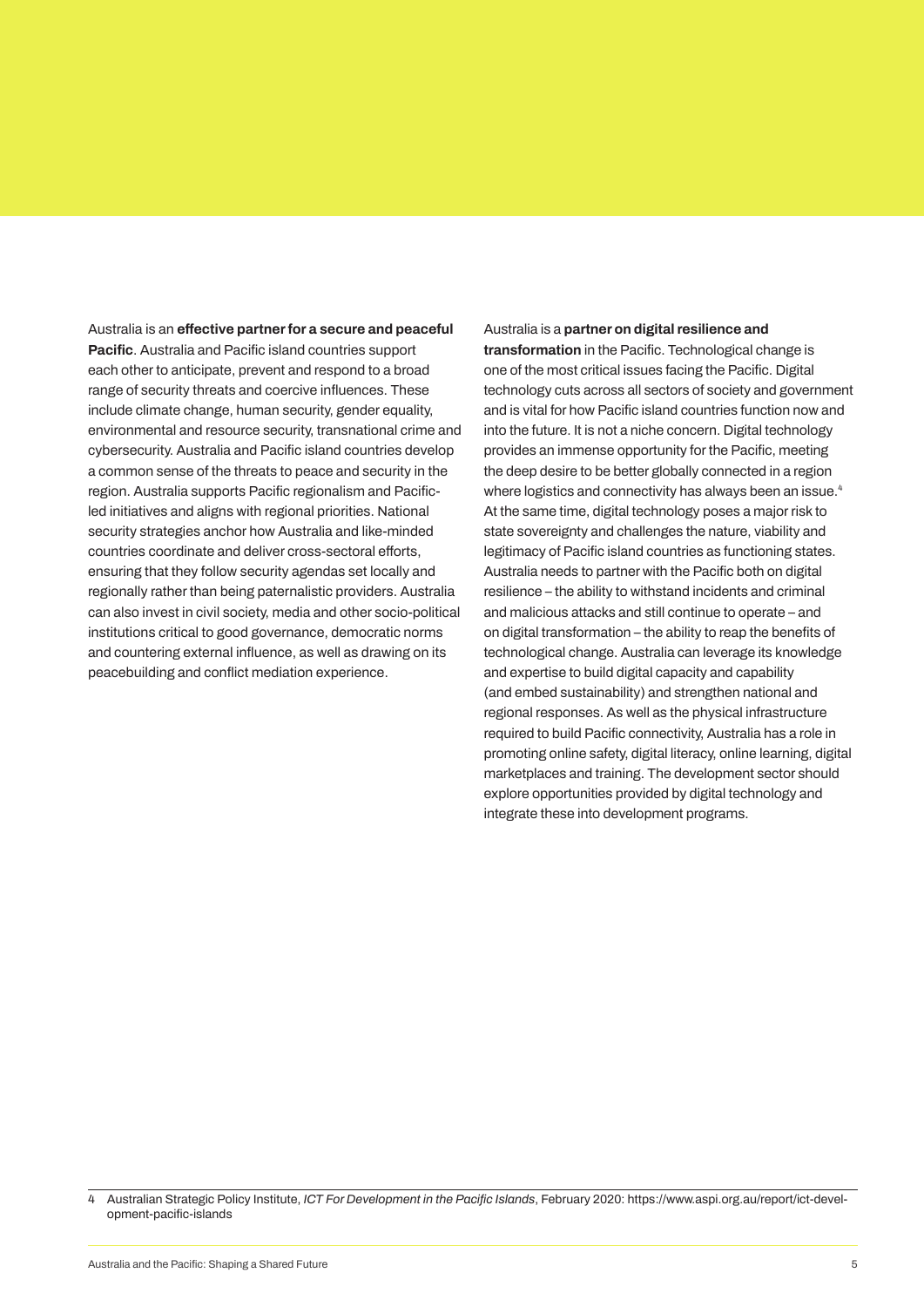## Case studies

It would be wrong to think that Australia is not active in its Pacific engagement. The region is currently receiving significant focus and attention.

**There are examples already in action that illustrate an approach based on partnership, shared interests and applying all arms of statecraft. It is important to recognise these and encourage further investment in similar activities.**

| Initiative                                                                               | Description                                                                                                                                                                                                                                                                                                                                                                                                                                                                                                                                                                                                                                                                                                       |
|------------------------------------------------------------------------------------------|-------------------------------------------------------------------------------------------------------------------------------------------------------------------------------------------------------------------------------------------------------------------------------------------------------------------------------------------------------------------------------------------------------------------------------------------------------------------------------------------------------------------------------------------------------------------------------------------------------------------------------------------------------------------------------------------------------------------|
| SciTech4Climate                                                                          | Australia's Science and Technology for Climate Partnerships (SciTech4Climate) program<br>is a \$5.5 million science and technology partnership to support climate resilience in the<br>Indo-Pacific. The program connects leading Australian scientists and climate specialists<br>with development partners in the Indo-Pacific to ensure the region's response to climate<br>change is supported by the best available science and technological advances.<br>https://www.dfat.gov.au/international-relations/themes/climate-change/<br>supporting-indo-pacific-tackle-climate-change/scitech4climate-harnessing-<br>science-and-technology-support-climate-resilience-indo-pacific                             |
| Asia-Pacific<br><b>Ministerial</b><br>Conference on<br><b>Disaster Risk</b><br>Reduction | In Brisbane in the second half of 2022, Australia will host a range of ministerial<br>meetings, thematic sessions and partner-led public forums to promote coordination<br>and cooperation and assess regional progress made in the implementation of the<br>Sendai Framework, the global blueprint to reduce disaster risk and losses.<br>www.undrr.org/event/asia-pacific-ministerial-conference-disaster-risk-reduction-apmcdrr-2022                                                                                                                                                                                                                                                                           |
| The Indo-Pacific<br>Centre for Health<br>Security                                        | The Centre is the implementation body for the Australian Government's Vaccine Access<br>and Health Security Initiative. It brings together global investments, collaboration with<br>regional organisations and bilateral health cooperation to deliver both strategic direction<br>and practical, timely assistance for regional government partners. Its mix of DFAT staff,<br>secondees from six Departments and specialist contractors provides in-house expertise in<br>areas including the veterinary sciences, regulation, immunology, microbiology, epidemiology<br>and anthropology. A further five-year strategic investment has just been announced.<br>https://indopacifichealthsecurity.dfat.gov.au/ |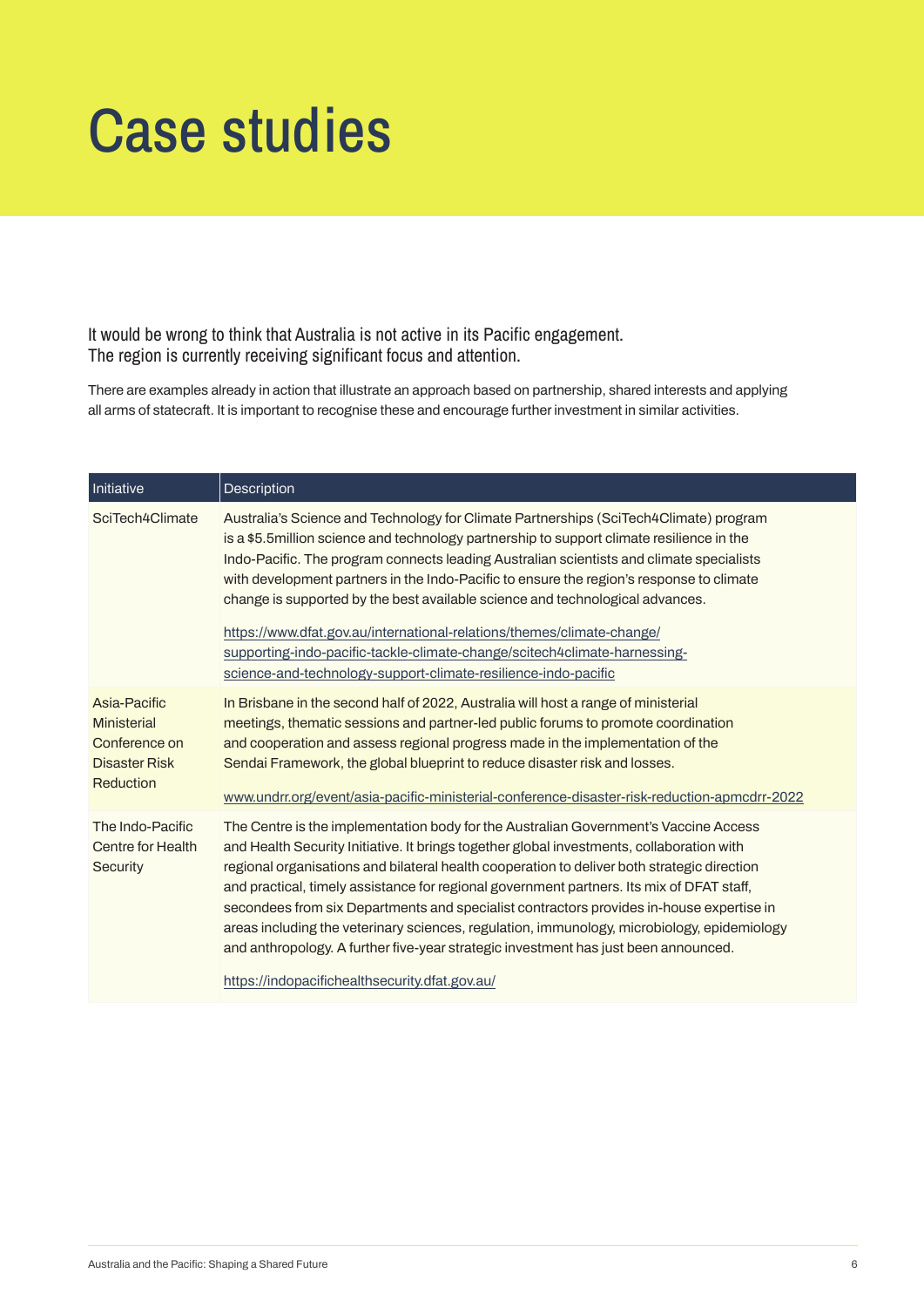| <b>Pacific Women</b><br>Lead                            | Pacific Women Lead is the Australian Government's new regional gender equality program<br>for the Pacific. It aims to ensure that Pacific women and girls, in all their diversity, are safe<br>and equitably share resources, opportunities and decision-making with men and boys.<br>It will focus on women's leadership and women's rights, including safety, health and<br>economic empowerment. It builds on Australia's long-standing support for gender equality<br>in the Pacific through the Pacific Women Shaping Pacific Development program.<br>https://www.dfat.gov.au/about-us/business-opportunities/business-<br>notifications/pacific-women-lead-atm-id-dfat-324                                                                              |
|---------------------------------------------------------|---------------------------------------------------------------------------------------------------------------------------------------------------------------------------------------------------------------------------------------------------------------------------------------------------------------------------------------------------------------------------------------------------------------------------------------------------------------------------------------------------------------------------------------------------------------------------------------------------------------------------------------------------------------------------------------------------------------------------------------------------------------|
| <b>Cardno Market</b><br>Development<br>Facility         | Cardno's Market Development Facility is an Australia-funded multi-country initiative<br>working in five countries including Fiji, Timor-Leste and PNG. It uses a market systems<br>development approach to promote sustainable economic development by connecting<br>individuals, businesses, governments and NGOs with each other and with markets at<br>home and abroad. It has leveraged US\$14.2 million in private sector investment since 2012<br>and a cumulative 170,200 women have benefitted since the start of the program.<br>https://marketdevelopmentfacility.org/what-we-do/                                                                                                                                                                   |
| <b>BRIDGE School</b><br>Partnerships<br>Program         | The Building Relationships through Intercultural Dialogue and Growing Engagement<br>(BRIDGE) School Partnerships Program is a program of the Asia Education Foundation that<br>has operated since 2008 and expanded into the Pacific in 2018. BRIDGE supports schools<br>across Australia to establish a partnership with a sister school from the Pacific region. The<br>program builds educators' professional knowledge, capabilities and skills while students<br>collaborate on projects, practice language skills and develop friendships. A key focus is<br>strengthening links between schools that offer education to students with a disability.<br>https://www.asiaeducation.edu.au/programmes/school-partnerships/participating-countries/pacific |
| <b>Regional Maritime</b><br>and Fisheries<br>Operations | Agencies across national jurisdictions cooperate to crack down on illegal and unregistered<br>operations in the Pacific Ocean. An example is a recent Pacific Islands Forum Fisheries<br>Agency (FFA) operation which covered an area of 18.4 million square kilometres. The<br>regional team was supported by the Australian Defence Force (working remotely due to<br>COVID) providing intelligence gathering and analysis. Australia, New Zealand, France<br>and the United States provided support through aerial and surface surveillance.<br>https://www.ffa.int/node/2605                                                                                                                                                                              |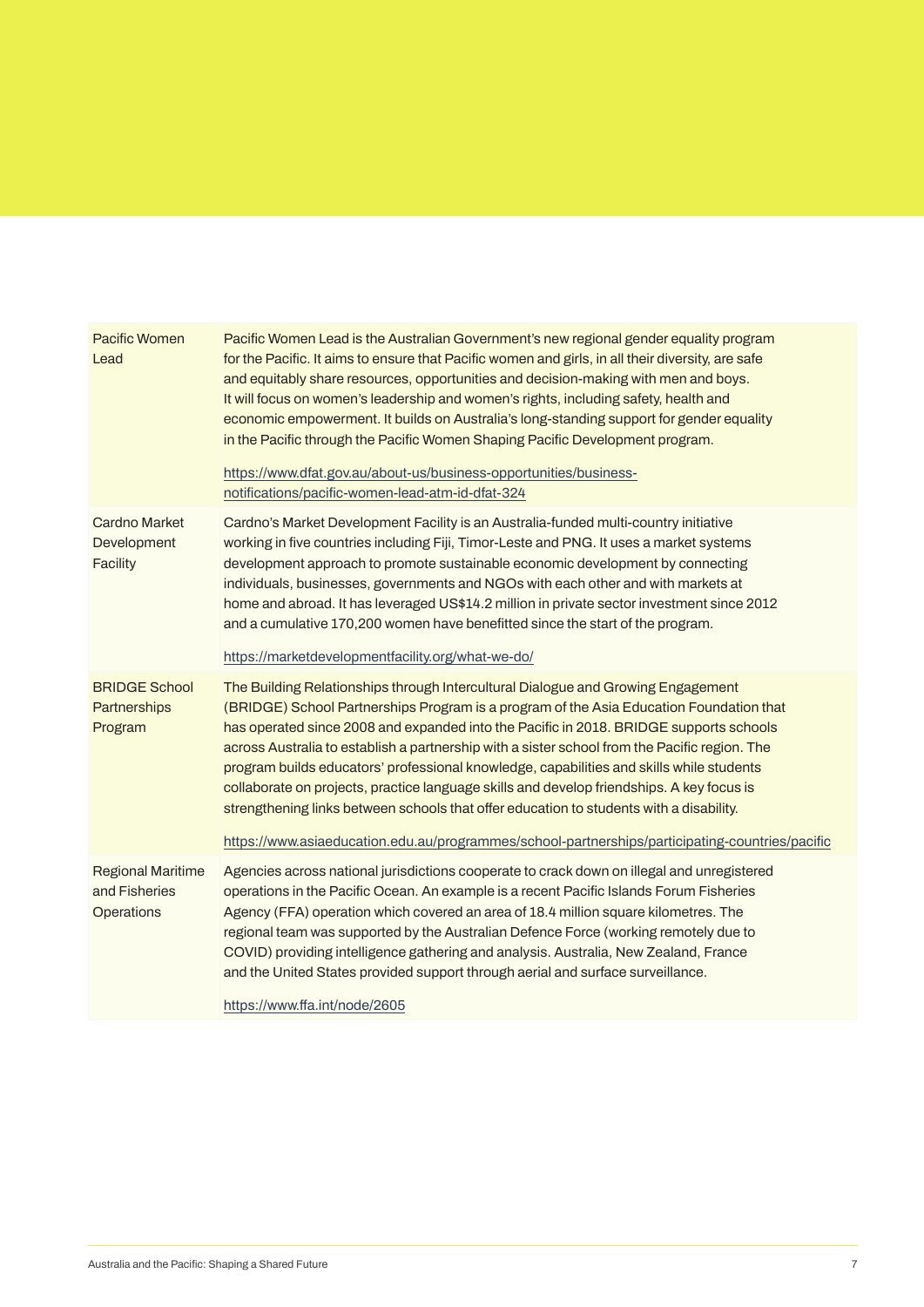| <b>Pacific Fusion</b><br>Centre       | The Pacific Fusion Centre is a newly established centre based in Vanuatu that intends to deliver<br>training and strategic analysis against Pacific security priorities. Under the guidance of the Pacific<br>Islands Forum, the Centre provides assessments and advice on Pacific regional security challenges,<br>including climate security, human security, environmental and resource security, transnational<br>crime and cyber security. It will host security analysts from across the Pacific for capacity-building,<br>information-sharing and cooperation activities to enhance their analytical assessment skills.                       |
|---------------------------------------|------------------------------------------------------------------------------------------------------------------------------------------------------------------------------------------------------------------------------------------------------------------------------------------------------------------------------------------------------------------------------------------------------------------------------------------------------------------------------------------------------------------------------------------------------------------------------------------------------------------------------------------------------|
|                                       | https://www.pacificfusioncentre.org/                                                                                                                                                                                                                                                                                                                                                                                                                                                                                                                                                                                                                 |
| 'I Am Digital'<br>campaign            | Save the Children has partnered with Meta (Facebook) to deliver a digital literacy and safety<br>initiative in the Pacific. The campaign has developed learning materials to help Pacific people<br>stay safe on the internet with tip sheets, jingles and videos shared online, in person and via radio.<br>They help empower children and their parents to have safer, more positive experiences online<br>and safeguard themselves against abuse, bullying and exploitation. The campaign has been<br>implemented in Fiji, Kiribati, Papua New Guinea, Samoa, Solomon Islands, Tonga and Vanuatu.                                                 |
|                                       | https://www.savethechildren.org.au/media/media-releases/<br>save-the-children-and-facebook-launch-the-first                                                                                                                                                                                                                                                                                                                                                                                                                                                                                                                                          |
| Catalpa: Pacific<br>eLearning Program | Development organisation Catalpa is using technology to deliver Pacific e-learning programs to<br>improve science learning outcomes for students and professional development opportunities for<br>teachers. The program uses engaging science content relevant to the Pacific context and delivers<br>interactive online teacher professional development. The co-designed learning content is delivered<br>via a custom e-learning platform and is designed for scaling across the region. The program is<br>currently being implemented in the Solomon Islands, Vanuatu, Samoa and Cook Islands.<br>https://catalpa.io/projects/pacificelearning/ |
| Know Your<br><b>Customer Program</b>  | South Pacific Central Banks, including the Reserve Bank of Australia, are working together<br>to bring down the cost of remittances through the regional 'Know Your Customer' facility.<br>It aims to improve customer due diligence processes and compliance with anti-money<br>laundering and countering financing of terrorism compliance. Reducing the complexities<br>of sending money digitally from Australia and New Zealand to the Pacific is significant<br>given that impact of remittances on individuals and communities across the region.                                                                                             |
|                                       | https://www.rba.gov.au/media-releases/2020/mr-20-31.html                                                                                                                                                                                                                                                                                                                                                                                                                                                                                                                                                                                             |
| With You With Me                      | The Australian based media company With You With Me is an organisation that provides training<br>for veterans to start a digital career. The program assists veterans to discover the right digital career<br>pathway, and provides training as well as continuous learning through establishing a career plan for<br>each candidate. The program is currently operating in Australia, Papua New Guinea and Fiji and is<br>an example that could be built on in other countries to support more digitally skilled Pacific workers.                                                                                                                   |
|                                       | https://www.withyouwithme.com/                                                                                                                                                                                                                                                                                                                                                                                                                                                                                                                                                                                                                       |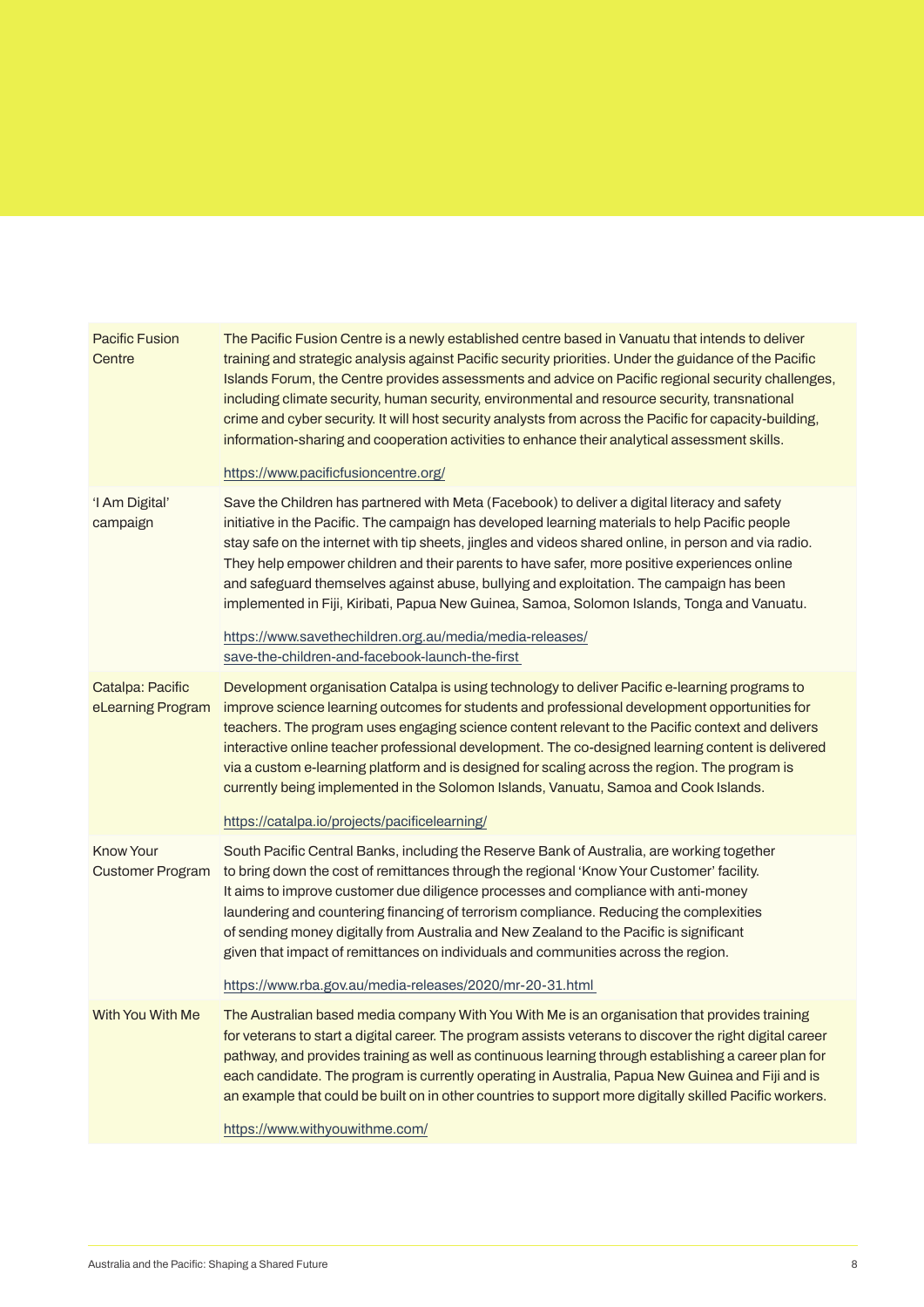## Pathways

AP4D Options Papers have identified further pathways towards this vision including:

## **FOCUS: CLIMATE ALLY**

| Need                                         | Possble pathway                                                                                                                                                                                                                                                                                                                                                                                                                                                                                       |
|----------------------------------------------|-------------------------------------------------------------------------------------------------------------------------------------------------------------------------------------------------------------------------------------------------------------------------------------------------------------------------------------------------------------------------------------------------------------------------------------------------------------------------------------------------------|
| Demonstrate<br>commitment                    | The Australian Government changes its declaratory policy on climate, reaffirming<br>that climate change is the single greatest threat to the Pacific region.                                                                                                                                                                                                                                                                                                                                          |
| International<br>leadership and<br>diplomacy | Australia undertakes meaningful collective diplomacy on climate change,<br>working as an ally for climate action on the global stage. Australia and Pacific<br>island countries co-host a Conference of the Parties (COP) meeting.                                                                                                                                                                                                                                                                    |
| Energy policy                                | Australia announces an ambitious emissions target for 2030 and adopts an energy policy that<br>sends a strong signal to the market that investment in renewables is viable and profitable. Australia<br>establishes regional targets for decarbonisation as part of the 2050 Strategy for the Blue Pacific.                                                                                                                                                                                           |
| Dialogue and links                           | Australia builds on relationships between Australian and Pacific climate science<br>organisations and establishes a new "1.5 Track Dialogue for 1.5 Degrees". Relationships<br>with Pacific peoples are a key focus of Australia's First Nations Foreign Policy.                                                                                                                                                                                                                                      |
| Disaster risk and<br>response                | Australia should conduct a national review of climate risks and collaborate with Pacific island<br>countries and New Zealand on a regional climate risk assessment. Australia helps build local<br>disaster response capacity for longer and larger disaster seasons, with development programs<br>playing a role in planning for disaster resilience. Defence can promote greater civil-military<br>cooperation and involvement of first responders including fire and emergency services.           |
| <b>Climate finance</b>                       | Australia rejoins the Green Climate Fund and advocates for reform to support<br>direct access pathways for Pacific island countries. It should support a range<br>of financing modalities including the Pacific Islands Forum's Pacific Resilience<br>Fund and the Regional Pacific Nationally Determined Contribution Hub.                                                                                                                                                                           |
| Migration                                    | Australia should prepare for the future in its migration policies, tackling the problem of climate<br>mobility as a serious issue given the need for people movement to major economies and within the<br>region. Safe migration pathways need to be discussed and a new regional convention of refugees<br>may be needed. The desire to maintain community bonds and culture may require a new model<br>that allows Pacific communities to retain nationhood within Australia's political structure. |
| Loss and damage                              | Australia should continue to engage with Pacific island countries in the emerging debate calling for<br>reparation for loss and damage caused by carbon emitters. There are likely to be continuing calls<br>as a question of climate justice. With outstanding issues following the Glasgow Conference of the<br>Parties (COP), there is an opportunity for Australia-Pacific collaboration to be part of this debate.                                                                               |

ı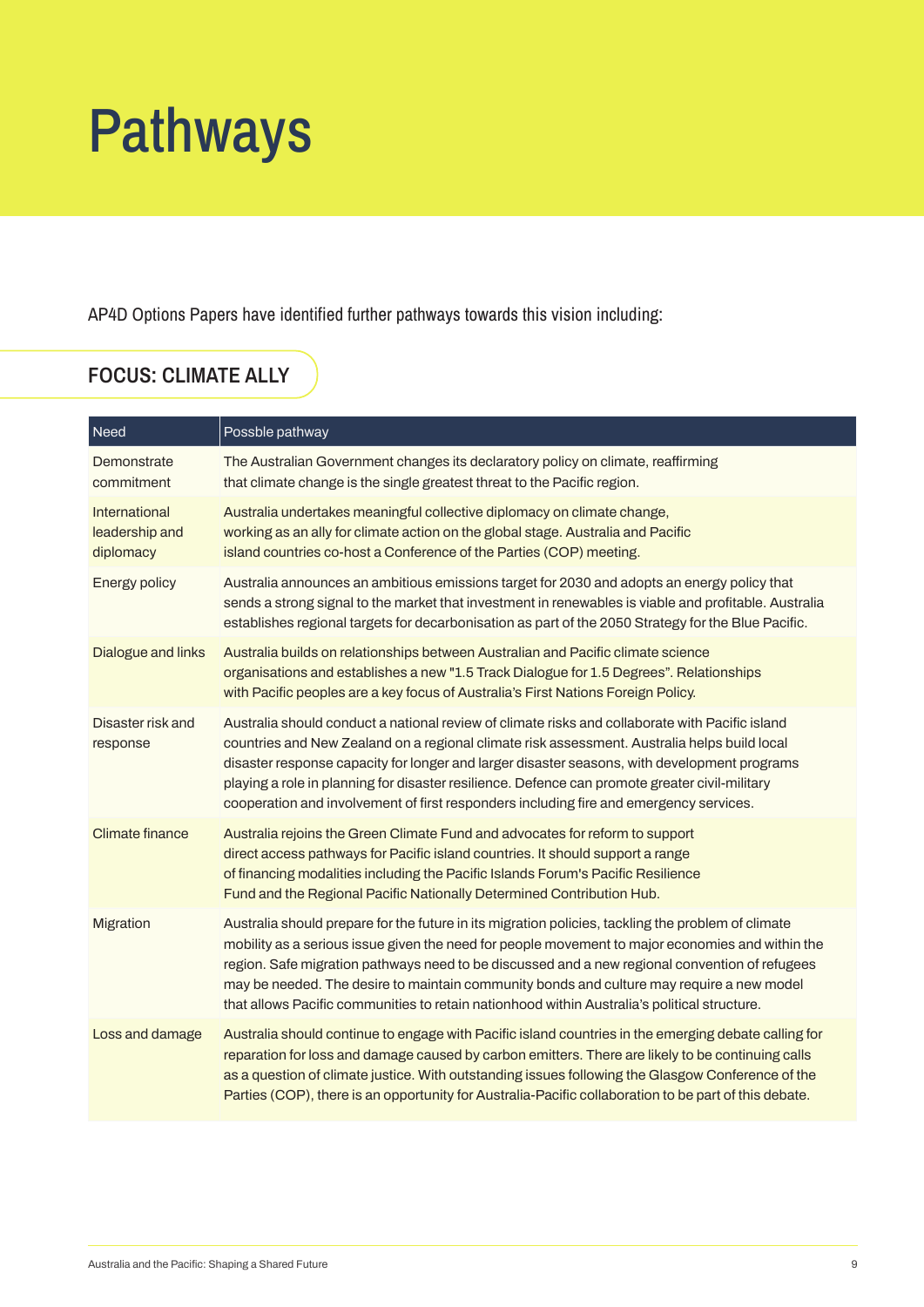## **FOCUS: ECONOMIES AND SOCIETIES**

| Need                                                                           | Possible pathway                                                                                                                                                                                                                                                                                                                                                                                                                                                                                                                                  |
|--------------------------------------------------------------------------------|---------------------------------------------------------------------------------------------------------------------------------------------------------------------------------------------------------------------------------------------------------------------------------------------------------------------------------------------------------------------------------------------------------------------------------------------------------------------------------------------------------------------------------------------------|
| Leadership on<br>climate change                                                | Australia should acknowledge the threat climate change poses to the region and<br>overcome ambivalence and inconsistency around Australian climate and energy<br>policy, sending a message that it truly wants to be part of the Pacific.                                                                                                                                                                                                                                                                                                         |
| Labour mobility and<br>migration pathways                                      | Expand labour mobility by opening up the labour market to create new opportunities for<br>Pacific islanders. Address flaws that create the risk of exploitation and introduce pathways<br>to permanency into Australia's migration program. Labour mobility can be a focus of<br>shared engagement to form the basis of the long-term economic relationship.                                                                                                                                                                                      |
| Reinvigorate<br>relationships<br>through literacy and<br>cultural exchange     | Enhancing Pacific literacy among both Australian policy makers and the Australian<br>community is key to demonstrating Australia listens to and respects local needs and<br>priorities. Future programs can build upon long-standing, people-to-people links and<br>educational exchanges. There is potential for Australian First Nations and Pacific<br>Islanders in shared problem solving, particularly around the Coral Sea.                                                                                                                 |
| Be a partner for<br>education and skills                                       | As an active leader in international education, Australia can support the Pacific<br>by overcoming secondary education gaps, barriers to entry into technical training<br>and complicated pathways for degrees, accreditation and visas.                                                                                                                                                                                                                                                                                                          |
| Unlock<br>opportunities<br>through long-<br>term civil society<br>partnerships | Building on existing initiatives that exemplify strong collaborative partnerships,<br>including the Australian NGO Cooperation Program. This should integrate<br>diplomatic efforts with development cooperation to create sophisticated, modern,<br>and respectful partnerships that are genuinely collaborative and long-term.                                                                                                                                                                                                                  |
| Trade pathways                                                                 | Australia supports small-scale appropriate technology development that can be used by<br>rural Pacific communities for undertaking small scale economic enterprises. Australian<br>training institutions and industry establish partnerships to enable physically disconnected,<br>informal and small-scale enterprises to become profitable and sustainable.                                                                                                                                                                                     |
| Change the<br>conversation on<br>infrastructure<br>projects                    | Australia should continue to invest in infrastructure, which is important to pandemic<br>recovery, with a focus on infrastructure which supports economic growth over the long<br>term. Infrastructure financing should increasingly be about maintenance of existing<br>infrastructure, small-scale capital works and climate adaptation, with a focus on appropriate<br>technology, utilising renewables and making use of local materials. Casting a gender<br>lens on infrastructure is an important element in making cost benefit analyses. |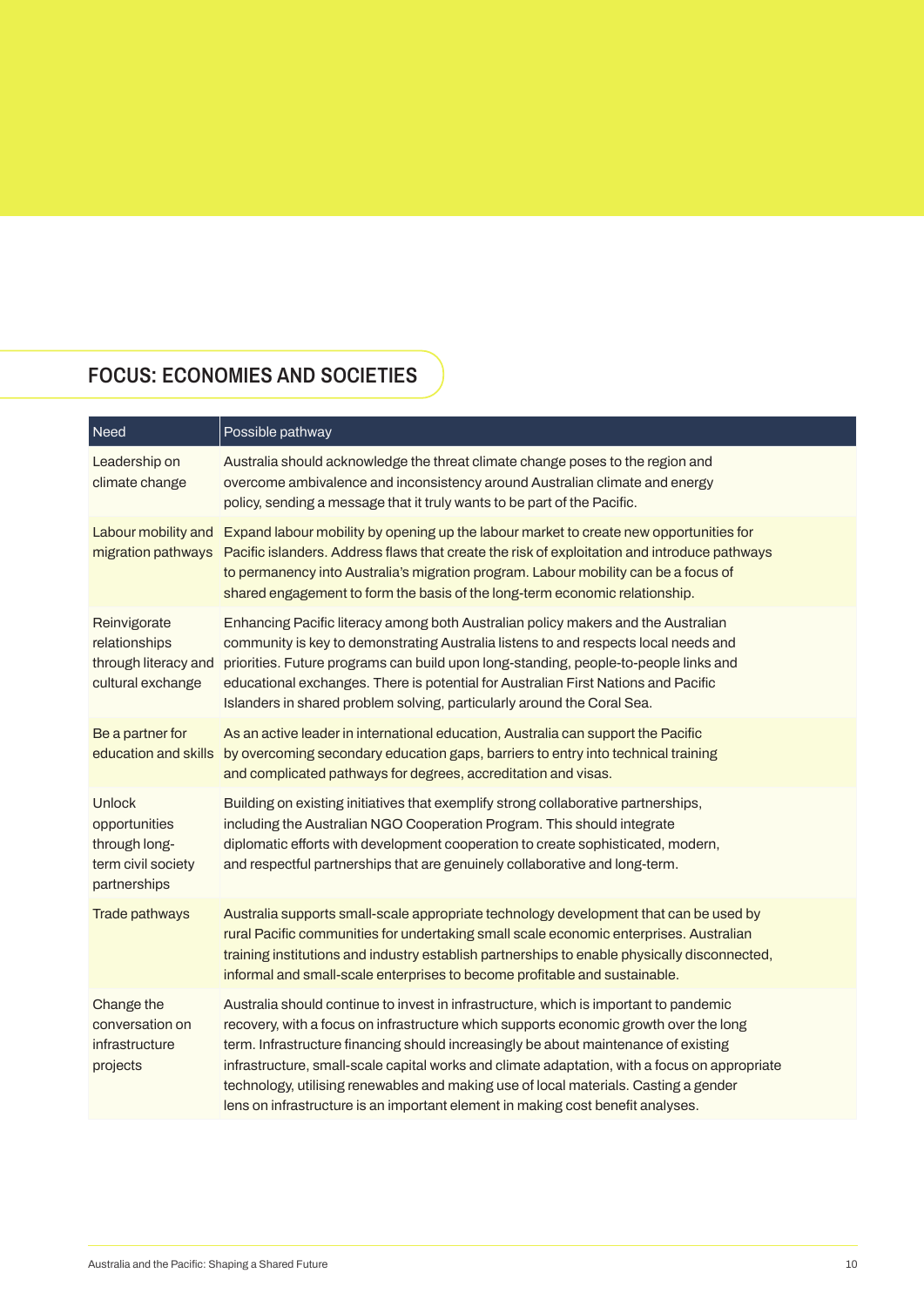## **FOCUS: SECURE AND PEACEFUL PACIFIC**

| Need                                                  | Possible pathway                                                                                                                                                                                                                                                                                                                                                                                                                                                                                                                                                                                                                                                                                                                                                                                                                                                                                                                                     |
|-------------------------------------------------------|------------------------------------------------------------------------------------------------------------------------------------------------------------------------------------------------------------------------------------------------------------------------------------------------------------------------------------------------------------------------------------------------------------------------------------------------------------------------------------------------------------------------------------------------------------------------------------------------------------------------------------------------------------------------------------------------------------------------------------------------------------------------------------------------------------------------------------------------------------------------------------------------------------------------------------------------------|
| <b>Supporting Pacific-</b><br>led regionalism         | Australia supports regionalism in the Pacific as valuable in and of itself. This includes support<br>for the Pacific Islands Forum and related regional agencies, particularly for services that can<br>help member countries respond to security, technological and legal developments.                                                                                                                                                                                                                                                                                                                                                                                                                                                                                                                                                                                                                                                             |
| Responding to local<br>security agendas               | National security strategies should anchor how Australia and like-minded countries<br>coordinate and deliver cross-sectoral efforts. This ensures partners follow security<br>agendas set locally and regionally rather than acting as paternalistic providers.                                                                                                                                                                                                                                                                                                                                                                                                                                                                                                                                                                                                                                                                                      |
| <b>Building inter-</b><br>governmental<br>cooperation | Australia should review existing intergovernmental instruments between Australia and Pacific<br>island countries (including information-sharing, logistics, defence cooperation and visiting<br>forces arrangements) to identify gaps and prioritise areas for further work. Australia can assist<br>in reviewing gaps in the extent to which Pacific island countries are parties to key international<br>treaties, including on topics such as corruption, transnational crime and money-laundering.<br>Australia can support more Pacific candidates, particularly women, for roles in international<br>organisations and can assist with capacity-building for smaller Pacific nations in legal and<br>diplomatic tradecraft to strengthen the ability to participate in international forums.                                                                                                                                                   |
| Changing<br>the climate<br>conversation               | Australia must indicate its seriousness to act and to support Pacific-led and Pacific-supported<br>climate change initiatives. This should include continued engagement, through regionalism<br>and technical support, to progress Pacific concerns regarding maritime boundaries.                                                                                                                                                                                                                                                                                                                                                                                                                                                                                                                                                                                                                                                                   |
| Supporting good<br>governance and<br>open societies   | Australia continues and expands its investments in civil society, media and other socio-political<br>institutions critical to countering external influence, in a way that Is respectful of Pacific sovereignty.<br>Support to increase women's political participation and representation is critical to enabling good<br>governance and democracy in the Pacific. Strengthening democratic norms and good governance is<br>vital. Countries that have the pillars of peace - such as well-functioning governments, low corruption<br>and strong connections between government and societal forms of governance - have higher<br>resilience to counter threats. Australia can provide support for security vetting systems and provide<br>technical assistance for telecommunications and infrastructure for Pacific island countries to set<br>the terms for investment, including assessing offers and setting terms in line with Pacific needs. |
| People-centered<br>approach                           | Australia invests in Pacific literacy, building cultural understanding, language, better appreciation<br>of divisions and shared chapters in our history. It promotes education, civil society and peer-<br>to-peer linkages to increase knowledge of the Pacific among Australians for more mutual<br>relationships. It supports enhanced movement of Pacific people to and from Australia,<br>and increased economic flows in both directions, including pathways to citizenship.                                                                                                                                                                                                                                                                                                                                                                                                                                                                  |
| A focus on<br>mediation and<br>peacebuilding          | Australian can create more capacity for conflict resolution, mediation and peacebuilding<br>including restoring the Conflict and Fragility team or setting up a Peace and Conflict unit<br>within DFAT. Such services may be particularly valuable in cases such as secessionism<br>and independence movements. While it is a politically sensitive issue, Australia needs<br>to look ahead strategically to plan for any potential transition by Pacific territories to new<br>political status. This would focus on the building blocks required to support peaceful<br>transition, including capacity-building programs such as scholarships, technical assistance,<br>medical training, information-sharing, English language, politics and other initiatives.                                                                                                                                                                                   |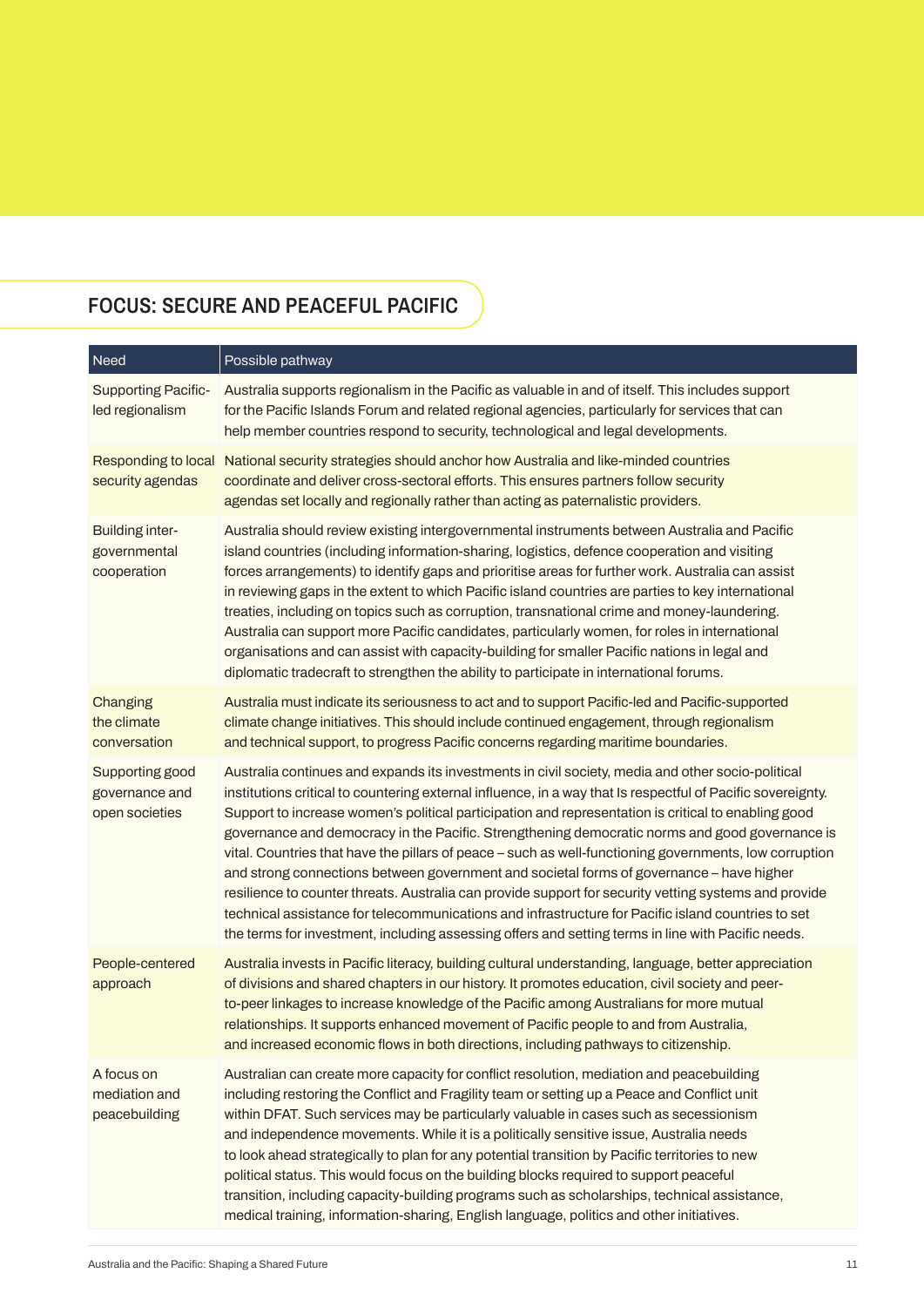## **FOCUS: DIGITAL RESILIENCE AND TRANSFORMATION**

| Need                                               | Possible pathway                                                                                                                                                                                                                                                                                                                                                                                                                                                                                                                                                                                                                                                                |
|----------------------------------------------------|---------------------------------------------------------------------------------------------------------------------------------------------------------------------------------------------------------------------------------------------------------------------------------------------------------------------------------------------------------------------------------------------------------------------------------------------------------------------------------------------------------------------------------------------------------------------------------------------------------------------------------------------------------------------------------|
| <b>Cyber security</b>                              | Australia enhances cooperation with regional networks to strengthen responses to cyber incidents<br>including through the Pacific Cyber Security Operational Network (PaCSON), Forum of Incident<br>Response and Security Teams (FIRST) and Pacific Islands Law Officers Network (PILON).                                                                                                                                                                                                                                                                                                                                                                                       |
| Sustainable<br>infrastructure                      | The Australian Government has a clear role in financing the physical infrastructure required to<br>build Pacific connectivity, as it did for the Coral Sea cable network. It should work collaboratively<br>with other actors. Australian development cooperation should support infrastructure promoting<br>digital connectivity that addresses the different levels of development across the region. This goes<br>beyond just providing technology and requires affordability of access. Australia can provide practical<br>assistance at the local level, for example simple solar technology to enable charging of phones.                                                 |
| Online safety and<br>digital and media<br>literacy | Australia's eSafety Commissioner should work collaboratively with Pacific governments to reduce<br>online harm and protect the safety of citizens across the Pacific, including education for digital and<br>media literacy. Australia can work with Pacific governments to strengthen their capabilities and<br>capacity to manage misinformation through understanding and mapping the threat landscape.                                                                                                                                                                                                                                                                      |
|                                                    | Digital development Australia should explore opportunities provided by digital technology and integrate them<br>into development programs. This is particularly relevant in the education sector where<br>there is significant scope to expand and improve online learning and teaching.                                                                                                                                                                                                                                                                                                                                                                                        |
| Governance and<br>regulation                       | Australia should take an active role in regional forums and seek platforms for Pacific island<br>countries in forums including the Asia Pacific Telecommunity (APT), Global Forum on Cyber<br>Expertise (GFCE) and the United Nations Internet Governance Forum (IGF). Australia can<br>strengthen regional forums to encourage Pacific-led dialogue on governance and the use<br>of technologies. Australia should ensure human rights discussions are part of engaging<br>with Pacific counterparts on cyber and digital policy and legislative development.                                                                                                                  |
| <b>Digital</b><br>transformation                   | The Australian Government should partner with platforms that support cultural and economic<br>connectivity for communities to increase their reach, for example working with chambers of<br>commerce to adopt digital marketplace platforms and funding research on markets for digital<br>content and digital products. The Australian Government should support fast-tracking more<br>digitally skilled Pacific people to support a safe and secure digital transformation. Australian<br>development cooperation should focus on strengthening skills and knowledge through<br>mentoring, training and upskilling to keep pace with the rapidly evolving digital technology. |
| Strengthened<br>coordination                       | The Australian Government should invest resources in coordination of cyber security activities to<br>maximise the benefits for all. The Department of Foreign Affairs and Trade should be resourced<br>to coordinate a whole-of-government effort in the Pacific. Australia should be open to learning<br>and collaborating with other countries and should take the lead and proactively bring together<br>different actors to encourage collaboration in the digital space. DFAT can play a convening role for<br>government, academics and tech companies to work creatively to find ways to partner together.                                                               |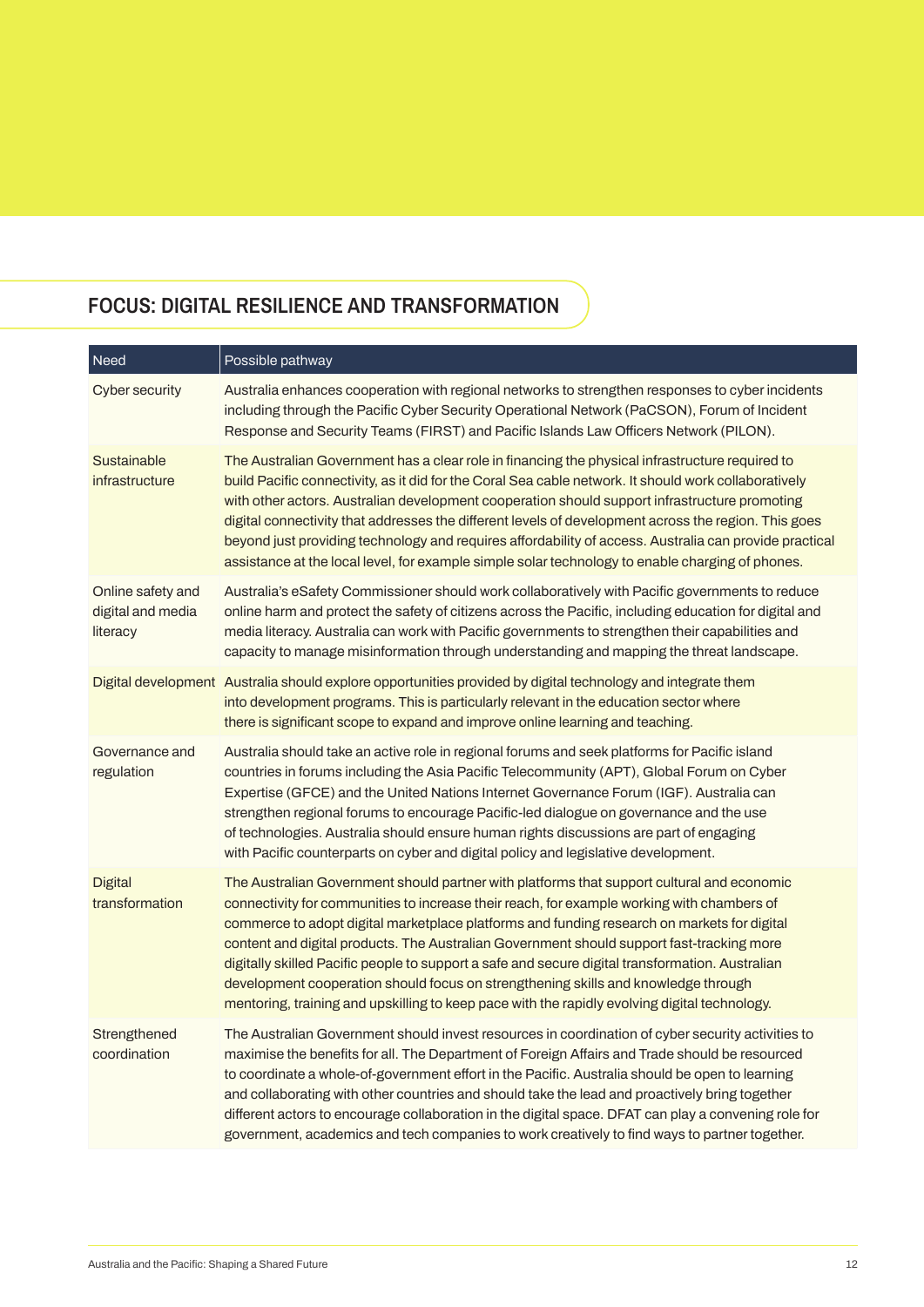## The AP4D approach

The Asia-Pacific Development, Diplomacy & Defence Dialogue (AP4D) is a platform for collaboration between the development, diplomacy and defence communities that brings together individuals and organisations united by a mission to reimagine Australia's international relations.

**Funded by the Australian Civil-Military Centre, AP4D's inaugural program commenced in mid-2021 with the aim of generating more effective approaches to advancing Australia's influence in Southeast Asia and the Pacific through the integrated application of development, diplomacy and defence perspectives.** 

**The Pacific component began in December 2021 with a series of online diagnostics discussions in which experts surfaced problems and raised questions about Australia's approach to the Pacific. A compendium of research was prepared covering Australia's Pacific policy foundations as well as commentary and analysis from Australia and perspectives from the region.**

**A dialogue event was then held in February 2022 in which over 90 experts and practitioners from the development, diplomacy and defence communities determined priority areas of focus. The Deputy Secretary General of the Pacific Islands Forum delivered remarks on Pacific priorities to inform discussions. Two standalone Pacific Voices Consultations were also held in April in conjunction with the Griffith Asia Institute to further ensure Pacific voices were included.**

**These discussions formed the basis for the four topics selected for Options Papers. Working Groups comprising more than 50 experts from Australia and the Pacific collaborated on draft papers from March to May. Draft papers were presented for feedback to senior departmental representatives at a work-in-progress roundtable hosted by the Office of the Pacific in mid-May. Throughout the process AP4D also held private briefings and consultations with more than a dozen senior bureaucrats and political advisors.**

**The key findings and common themes from the Options Papers form the basis for this Synthesis Report, which in conjunction outline a vision for how Australia can put an integrated approach to foreign policy into practice in the Pacific.**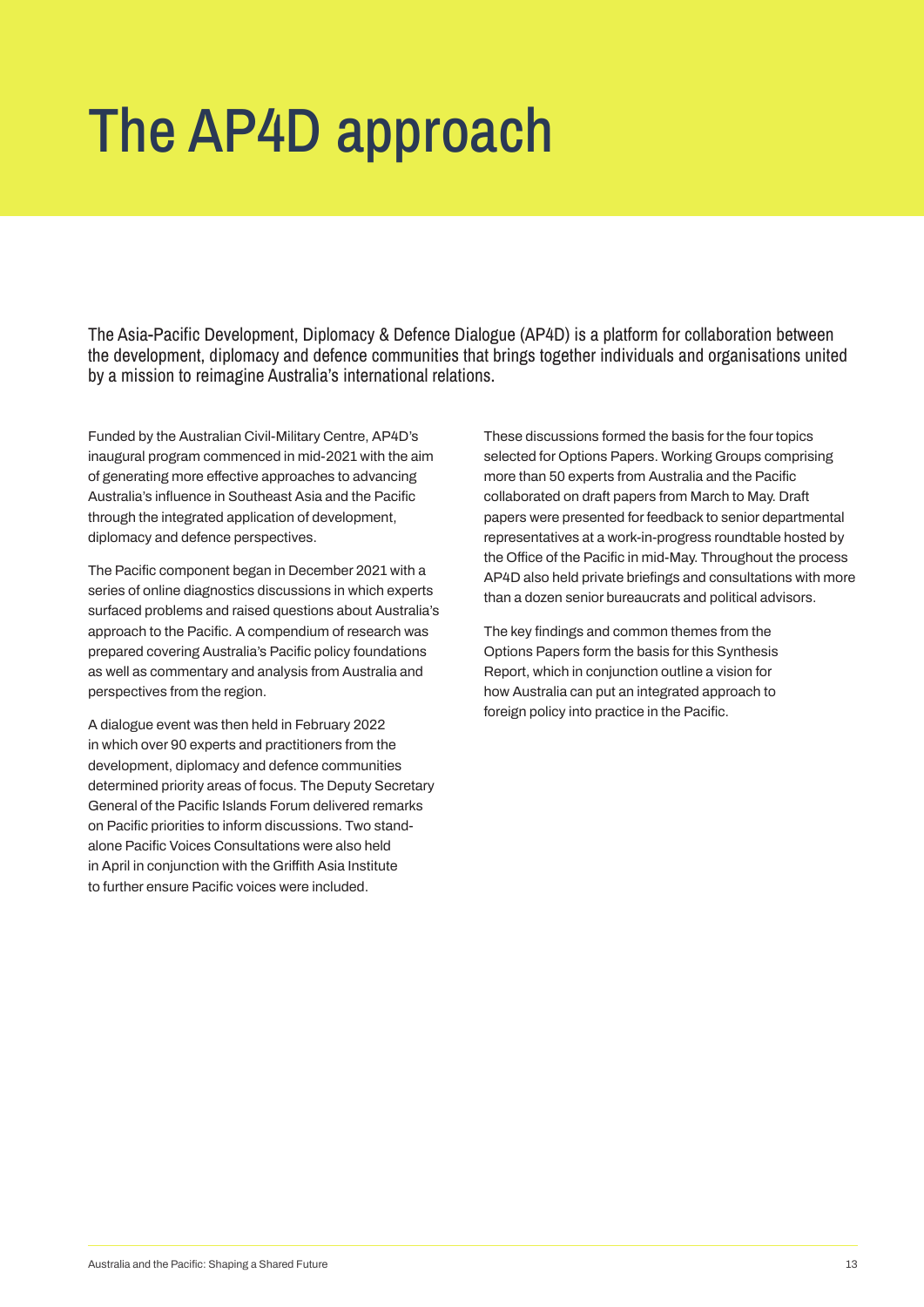### **ACKNOWLEDGMENTS**

**AP4D acknowledges the Australian Civil-Military Centre for its generous support in funding this inaugural program. AP4D is extremely grateful to everyone involved in the Pacific Islands component. Thanks are due to Options Papers Working Group members, to all who attended diagnostic and dialogue sessions, to those who made time for consultations, to the editorial panel and staff, to the Griffith Asia Institute and to AP4D Advisory Group members for their feedback and oversight.**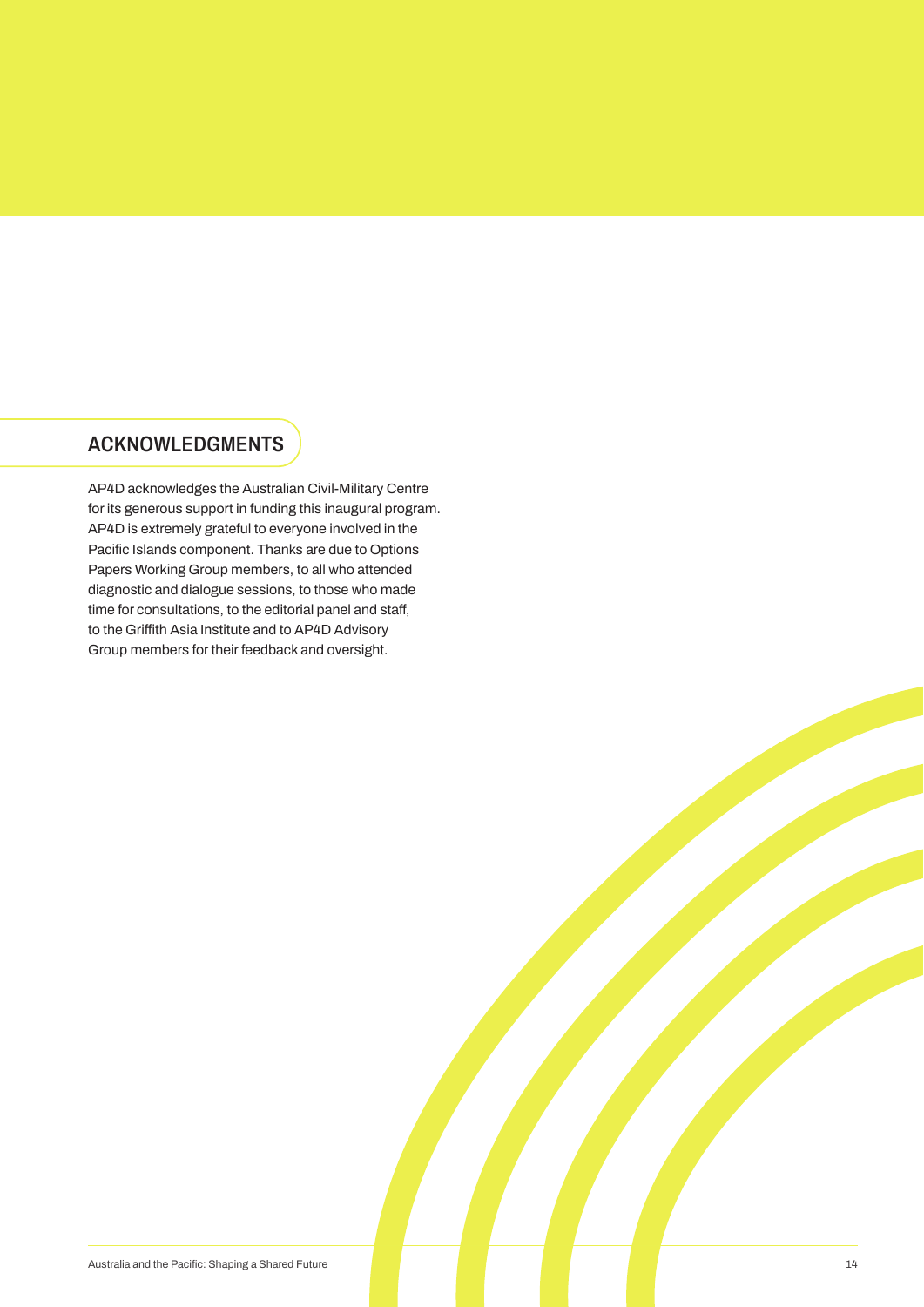### **ADVISORY GROUP**

**Professor Michael Wesley FAIIA** *Co-chair* **Deputy Vice Chancellor International, University of Melbourne** 

**Marc Purcell** *Co-chair* **CEO, Australian Council for International Development** 

**Angela Fitzsimons** *Funding Partner* **Acting Executive Director, Australia Civil-Military Centre**

**Richard Moore** *Founding Co-convenor*  **Partner and Principal Strategist, Positive Influence**

**Bridi Rice** *Founding Co-convenor* **CEO, Development Intelligence Lab** **James Batley PSM Distinguished Policy Fellow, Australian National University**

**Professor Caitlin Byrne FAIIA Director, Griffith Asia Institute** 

**Therese Faulkner Board Member, International Development Contractors Community** 

**Chris Gardiner CEO, Institute for Regional Security**

**Allan Gyngell AO FAIIA President, Australian Institute of International Affairs** 

**Dr Huong Le Thu Principal Policy Fellow, Perth USAsia Centre**

**Richard Maude Inaugural Executive Director, Policy, The Asia Society** 

**Professor Joanne Wallis Professor of International Security, University of Adelaide**

#### **IN MEMORIAM:**

**Professor Brendan Sargeant (1959-2022)** *Founding member of the AP4D Advisory Group*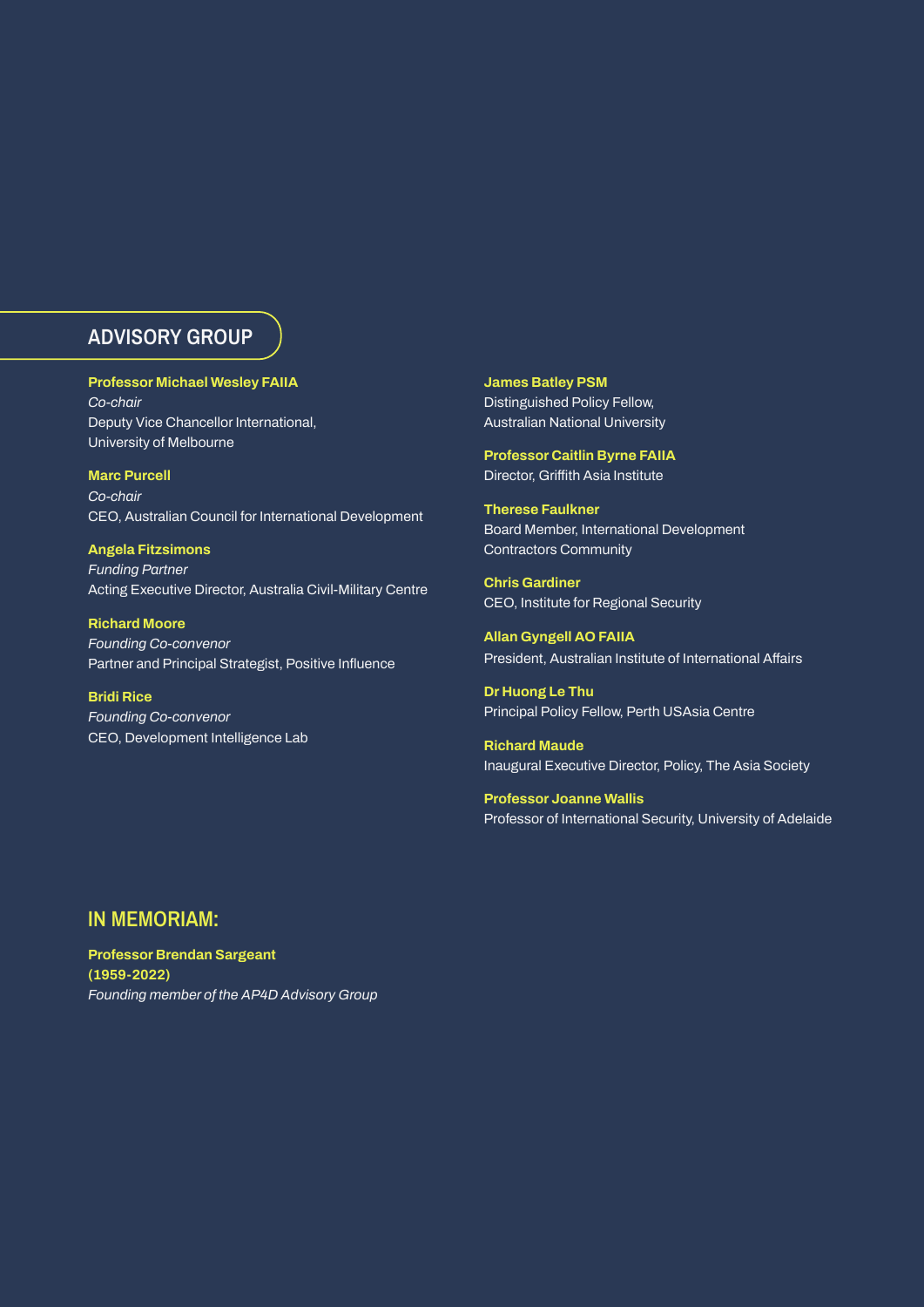#### **AP4D STAFF**

**Melissa Conley Tyler FAIIA Program Lead** 

**Tom Barber Program Officer** 

### **ACFID STAFF**

**Jessica Mackenzie Director, Policy and Advocacy Team**

**Brigid O'Farrell Policy and Advocacy Advisor**

**Dunkan Yip Policy and Advocacy Advisor**

**Cameron Hill Former Policy and Advocacy Advisor** ST 1999

### **EDITORIAL PANEL**

**Kate Archer Rebecca Hamilton Anouk Ride Grant Wyeth**